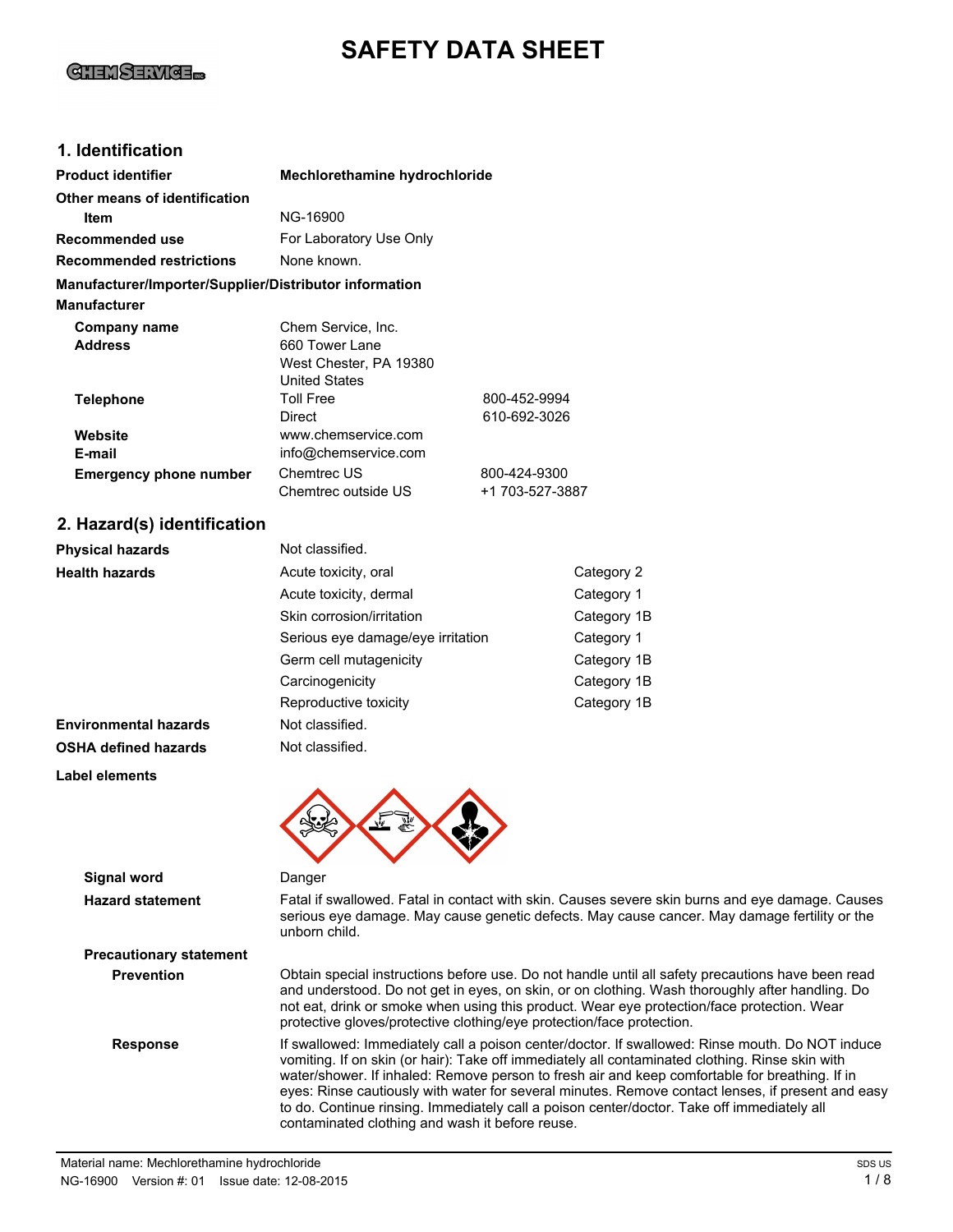| <b>Storage</b>                               | Store locked up.                                                                                    |
|----------------------------------------------|-----------------------------------------------------------------------------------------------------|
| <b>Disposal</b>                              | Dispose of contents/container in accordance with local/regional/national/international regulations. |
| Hazard(s) not otherwise<br>classified (HNOC) | None known.                                                                                         |
| Supplemental information                     | None.                                                                                               |

## **3. Composition/information on ingredients**

#### **Substances**

| <b>Chemical name</b>                                                         | Common name and synonyms                                                                                                                                                                                                                                                                                                                                                                                                                 | <b>CAS number</b> | %   |
|------------------------------------------------------------------------------|------------------------------------------------------------------------------------------------------------------------------------------------------------------------------------------------------------------------------------------------------------------------------------------------------------------------------------------------------------------------------------------------------------------------------------------|-------------------|-----|
| Mechlorethamine hydrochloride                                                |                                                                                                                                                                                                                                                                                                                                                                                                                                          | 55-86-7           | 100 |
| 4. First-aid measures                                                        |                                                                                                                                                                                                                                                                                                                                                                                                                                          |                   |     |
| <b>Inhalation</b>                                                            | Move to fresh air. Call a physician if symptoms develop or persist.                                                                                                                                                                                                                                                                                                                                                                      |                   |     |
| <b>Skin contact</b>                                                          | Take off immediately all contaminated clothing. Rinse skin with water/shower. Call a physician or<br>poison control center immediately. Chemical burns must be treated by a physician. Wash<br>contaminated clothing before reuse.                                                                                                                                                                                                       |                   |     |
| Eye contact                                                                  | Immediately flush eyes with plenty of water for at least 15 minutes. Remove contact lenses, if<br>present and easy to do. Continue rinsing. Call a physician or poison control center immediately.                                                                                                                                                                                                                                       |                   |     |
| Ingestion                                                                    | Call a physician or poison control center immediately. Rinse mouth. Do not induce vomiting. If<br>vomiting occurs, keep head low so that stomach content doesn't get into the lungs. Do not use<br>mouth-to-mouth method if victim ingested the substance. Induce artificial respiration with the aid of<br>a pocket mask equipped with a one-way valve or other proper respiratory medical device.                                      |                   |     |
| <b>Most important</b><br>symptoms/effects, acute and<br>delayed              | Burning pain and severe corrosive skin damage. Causes serious eye damage. Symptoms may<br>include stinging, tearing, redness, swelling, and blurred vision. Permanent eye damage including<br>blindness could result.                                                                                                                                                                                                                    |                   |     |
| Indication of immediate<br>medical attention and special<br>treatment needed | Provide general supportive measures and treat symptomatically. Chemical burns: Flush with water<br>immediately. While flushing, remove clothes which do not adhere to affected area. Call an<br>ambulance. Continue flushing during transport to hospital. Keep victim warm. Keep victim under<br>observation. Symptoms may be delayed.                                                                                                  |                   |     |
| <b>General information</b>                                                   | Take off immediately all contaminated clothing. IF exposed or concerned: Get medical<br>advice/attention. If you feel unwell, seek medical advice (show the label where possible). Ensure<br>that medical personnel are aware of the material(s) involved, and take precautions to protect<br>themselves. Show this safety data sheet to the doctor in attendance. Discard any shoes or clothing<br>items that cannot be decontaminated. |                   |     |
| 5. Fire-fighting measures                                                    |                                                                                                                                                                                                                                                                                                                                                                                                                                          |                   |     |
| Suitable extinguishing media                                                 | Water fog. Foam. Dry chemical powder. Carbon dioxide (CO2).                                                                                                                                                                                                                                                                                                                                                                              |                   |     |
| Unsuitable extinguishing<br>media                                            | Do not use water jet as an extinguisher, as this will spread the fire.                                                                                                                                                                                                                                                                                                                                                                   |                   |     |
| Specific hazards arising from<br>the chemical                                | During fire, gases hazardous to health may be formed.                                                                                                                                                                                                                                                                                                                                                                                    |                   |     |
| Special protective equipment<br>and precautions for firefighters             | Self-contained breathing apparatus and full protective clothing must be worn in case of fire.                                                                                                                                                                                                                                                                                                                                            |                   |     |
| <b>Fire fighting</b><br>equipment/instructions                               | Use water spray to cool unopened containers.                                                                                                                                                                                                                                                                                                                                                                                             |                   |     |
| <b>Specific methods</b>                                                      | Use standard firefighting procedures and consider the hazards of other involved materials.                                                                                                                                                                                                                                                                                                                                               |                   |     |
| <b>General fire hazards</b>                                                  | No unusual fire or explosion hazards noted.                                                                                                                                                                                                                                                                                                                                                                                              |                   |     |

#### **6. Accidental release measures**

Keep unnecessary personnel away. Keep people away from and upwind of spill/leak. Wear appropriate protective equipment and clothing during clean-up. Do not touch damaged containers or spilled material unless wearing appropriate protective clothing. Ensure adequate ventilation. Local authorities should be advised if significant spillages cannot be contained. For personal protection, see section 8 of the SDS. **Personal precautions, protective equipment and emergency procedures**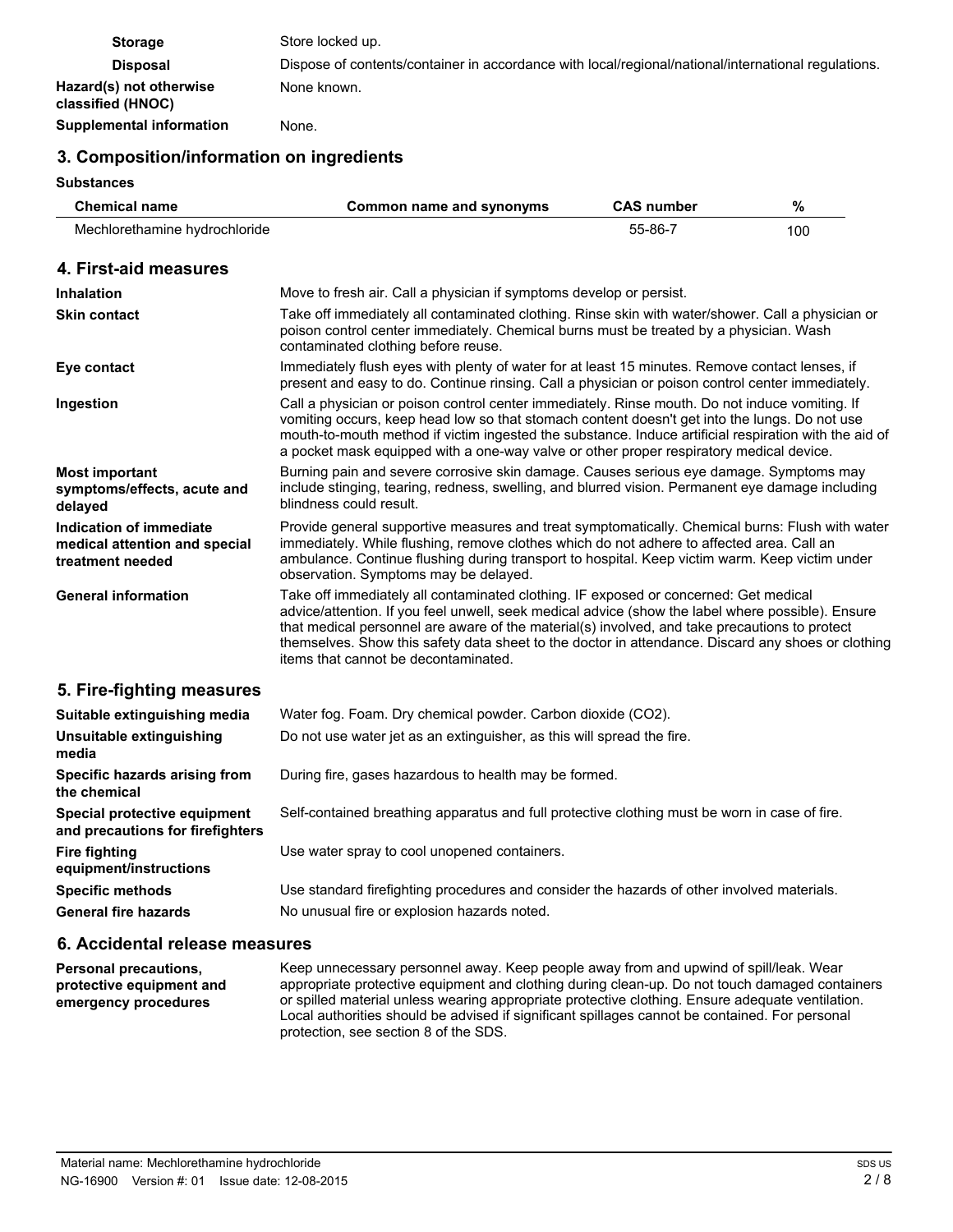| <b>Methods and materials for</b><br>containment and cleaning up | Large Spills: Stop the flow of material, if this is without risk. Dike the spilled material, where this is<br>possible. Cover with plastic sheet to prevent spreading. Absorb in vermiculite, dry sand or earth<br>and place into containers. Following product recovery, flush area with water.                                                                                                                                                                                                                                                                       |
|-----------------------------------------------------------------|------------------------------------------------------------------------------------------------------------------------------------------------------------------------------------------------------------------------------------------------------------------------------------------------------------------------------------------------------------------------------------------------------------------------------------------------------------------------------------------------------------------------------------------------------------------------|
|                                                                 | Small Spills: Wipe up with absorbent material (e.g. cloth, fleece). Clean surface thoroughly to<br>remove residual contamination.                                                                                                                                                                                                                                                                                                                                                                                                                                      |
|                                                                 | Never return spills to original containers for re-use. For waste disposal, see section 13 of the SDS.                                                                                                                                                                                                                                                                                                                                                                                                                                                                  |
| <b>Environmental precautions</b>                                | Avoid discharge into drains, water courses or onto the ground.                                                                                                                                                                                                                                                                                                                                                                                                                                                                                                         |
| 7. Handling and storage                                         |                                                                                                                                                                                                                                                                                                                                                                                                                                                                                                                                                                        |
| <b>Precautions for safe handling</b>                            | Obtain special instructions before use. Do not handle until all safety precautions have been read<br>and understood. Provide adequate ventilation. Do not get in eyes, on skin, or on clothing. Do not<br>taste or swallow. When using, do not eat, drink or smoke. Pregnant or breastfeeding women must<br>not handle this product. Should be handled in closed systems, if possible. Wear appropriate<br>personal protective equipment. Wash hands thoroughly after handling. Wash contaminated<br>clothing before reuse. Observe good industrial hygiene practices. |
| Conditions for safe storage,<br>including any incompatibilities | Store locked up. Store in original tightly closed container. Store away from incompatible materials<br>(see Section 10 of the SDS).                                                                                                                                                                                                                                                                                                                                                                                                                                    |
|                                                                 |                                                                                                                                                                                                                                                                                                                                                                                                                                                                                                                                                                        |
| 8. Exposure controls/personal protection                        |                                                                                                                                                                                                                                                                                                                                                                                                                                                                                                                                                                        |
| <b>Occupational exposure limits</b>                             | No exposure limits noted for ingredient(s).                                                                                                                                                                                                                                                                                                                                                                                                                                                                                                                            |
| <b>Biological limit values</b>                                  | No biological exposure limits noted for the ingredient(s).                                                                                                                                                                                                                                                                                                                                                                                                                                                                                                             |
| Appropriate engineering<br>controls                             | Good general ventilation (typically 10 air changes per hour) should be used. Ventilation rates<br>should be matched to conditions. If applicable, use process enclosures, local exhaust ventilation,<br>or other engineering controls to maintain airborne levels below recommended exposure limits. If<br>exposure limits have not been established, maintain airborne levels to an acceptable level. Eye<br>wash facilities and emergency shower must be available when handling this product.                                                                       |
|                                                                 | Individual protection measures, such as personal protective equipment                                                                                                                                                                                                                                                                                                                                                                                                                                                                                                  |
| <b>Eye/face protection</b>                                      | Wear safety glasses with side shields (or goggles) and a face shield.                                                                                                                                                                                                                                                                                                                                                                                                                                                                                                  |
| <b>Skin protection</b>                                          |                                                                                                                                                                                                                                                                                                                                                                                                                                                                                                                                                                        |
| <b>Hand protection</b>                                          | Wear appropriate chemical resistant gloves. Suitable gloves can be recommended by the glove<br>supplier.                                                                                                                                                                                                                                                                                                                                                                                                                                                               |
| <b>Other</b>                                                    | Wear appropriate chemical resistant clothing. Use of an impervious apron is recommended.                                                                                                                                                                                                                                                                                                                                                                                                                                                                               |
| <b>Respiratory protection</b>                                   | In case of insufficient ventilation, wear suitable respiratory equipment.                                                                                                                                                                                                                                                                                                                                                                                                                                                                                              |

Keep away from food and drink. Always observe good personal hygiene measures, such as washing after handling the material and before eating, drinking, and/or smoking. Routinely wash work clothing and protective equipment to remove contaminants. **General hygiene considerations**

# **9. Physical and chemical properties**

| Appearance                                   |                                 |
|----------------------------------------------|---------------------------------|
| <b>Physical state</b>                        | Solid.                          |
| Form                                         | Solid. Crystalline Solid        |
| Color                                        | White                           |
| Odor                                         | Not available.                  |
| Odor threshold                               | Not available.                  |
| рH                                           | 3 - 4 2% aqueous solution       |
| Melting point/freezing point                 | 228.2 - 231.8 °F (109 - 111 °C) |
| Initial boiling point and boiling<br>range   | Not available.                  |
| <b>Flash point</b>                           | Not available.                  |
| <b>Evaporation rate</b>                      | Not available.                  |
| Flammability (solid, gas)                    | Not available.                  |
| Upper/lower flammability or explosive limits |                                 |
| Flammability limit - lower<br>(%)            | Not available.                  |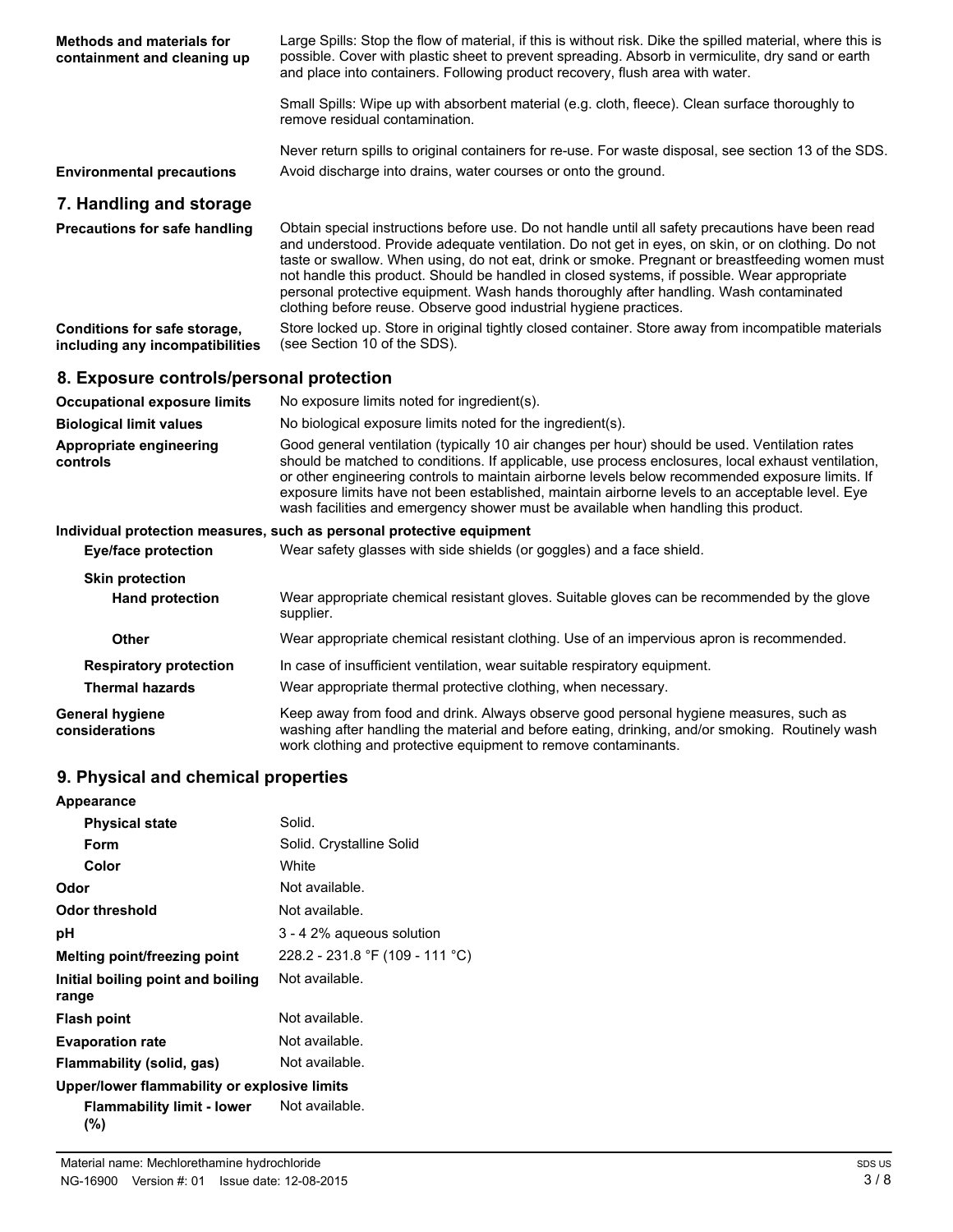| <b>Flammability limit - upper</b><br>$(\%)$       | Not available.         |
|---------------------------------------------------|------------------------|
| Explosive limit - lower (%)                       | Not available.         |
| Explosive limit - upper (%)                       | Not available.         |
| Vapor pressure                                    | 0.0000001 kPa at 25 °C |
| Vapor density                                     | Not available.         |
| <b>Relative density</b>                           | Not available.         |
| Solubility(ies)                                   |                        |
| Solubility (water)                                | Not available.         |
| <b>Partition coefficient</b><br>(n-octanol/water) | $-1.24$                |
| <b>Auto-ignition temperature</b>                  | Not available.         |
| <b>Decomposition temperature</b>                  | Not available.         |
| <b>Viscosity</b>                                  | Not available.         |
| <b>Other information</b>                          |                        |
| <b>Explosive properties</b>                       | Not explosive.         |
| <b>Molecular formula</b>                          | C5-H11-Cl2-N-HCl       |
| <b>Molecular weight</b>                           | 192.52 g/mol           |
| <b>Oxidizing properties</b>                       | Not oxidizing.         |

# **10. Stability and reactivity**

| <b>Reactivity</b>                            | The product is stable and non-reactive under normal conditions of use, storage and transport. |
|----------------------------------------------|-----------------------------------------------------------------------------------------------|
| <b>Chemical stability</b>                    | Material is stable under normal conditions.                                                   |
| <b>Possibility of hazardous</b><br>reactions | Hazardous polymerization does not occur.                                                      |
| <b>Conditions to avoid</b>                   | Contact with incompatible materials.                                                          |
| Incompatible materials                       | Peroxides, Phenols,                                                                           |
| <b>Hazardous decomposition</b><br>products   | No hazardous decomposition products are known.                                                |

# **11. Toxicological information**

## **Information on likely routes of exposure**

| <b>Inhalation</b>                                                                  | May cause irritation to the respiratory system.                                                                                                                                                                       |  |
|------------------------------------------------------------------------------------|-----------------------------------------------------------------------------------------------------------------------------------------------------------------------------------------------------------------------|--|
| <b>Skin contact</b>                                                                | Fatal in contact with skin. Causes severe skin burns.                                                                                                                                                                 |  |
| Eye contact                                                                        | Causes serious eye damage.                                                                                                                                                                                            |  |
| Ingestion                                                                          | Fatal if swallowed. Causes digestive tract burns.                                                                                                                                                                     |  |
| Symptoms related to the<br>physical, chemical and<br>toxicological characteristics | Burning pain and severe corrosive skin damage. Causes serious eye damage. Symptoms may<br>include stinging, tearing, redness, swelling, and blurred vision. Permanent eye damage including<br>blindness could result. |  |
| Information on toxicological effects                                               |                                                                                                                                                                                                                       |  |
| <b>Acute toxicity</b>                                                              | Fatal in contact with skin. Fatal if swallowed.                                                                                                                                                                       |  |
| <b>Skin corrosion/irritation</b>                                                   | Causes severe skin burns and eye damage.                                                                                                                                                                              |  |
| Serious eye damage/eye<br>irritation                                               | Causes serious eye damage.                                                                                                                                                                                            |  |
| Respiratory or skin sensitization                                                  |                                                                                                                                                                                                                       |  |
| <b>Respiratory sensitization</b>                                                   | Not a respiratory sensitizer.                                                                                                                                                                                         |  |
| <b>Skin sensitization</b>                                                          | This product is not expected to cause skin sensitization.                                                                                                                                                             |  |
| <b>Germ cell mutagenicity</b>                                                      | May cause genetic defects.                                                                                                                                                                                            |  |
| Carcinogenicity                                                                    | May cause cancer.                                                                                                                                                                                                     |  |
|                                                                                    | <b>IARC Monographs. Overall Evaluation of Carcinogenicity</b>                                                                                                                                                         |  |
| Mechlorethamine hydrochloride (CAS 55-86-7)                                        | 1 Carcinogenic to humans.<br>US. National Toxicology Program (NTP) Report on Carcinogens                                                                                                                              |  |
| Mechlorethamine hydrochloride (CAS 55-86-7)                                        | Reasonably Anticipated to be a Human Carcinogen.                                                                                                                                                                      |  |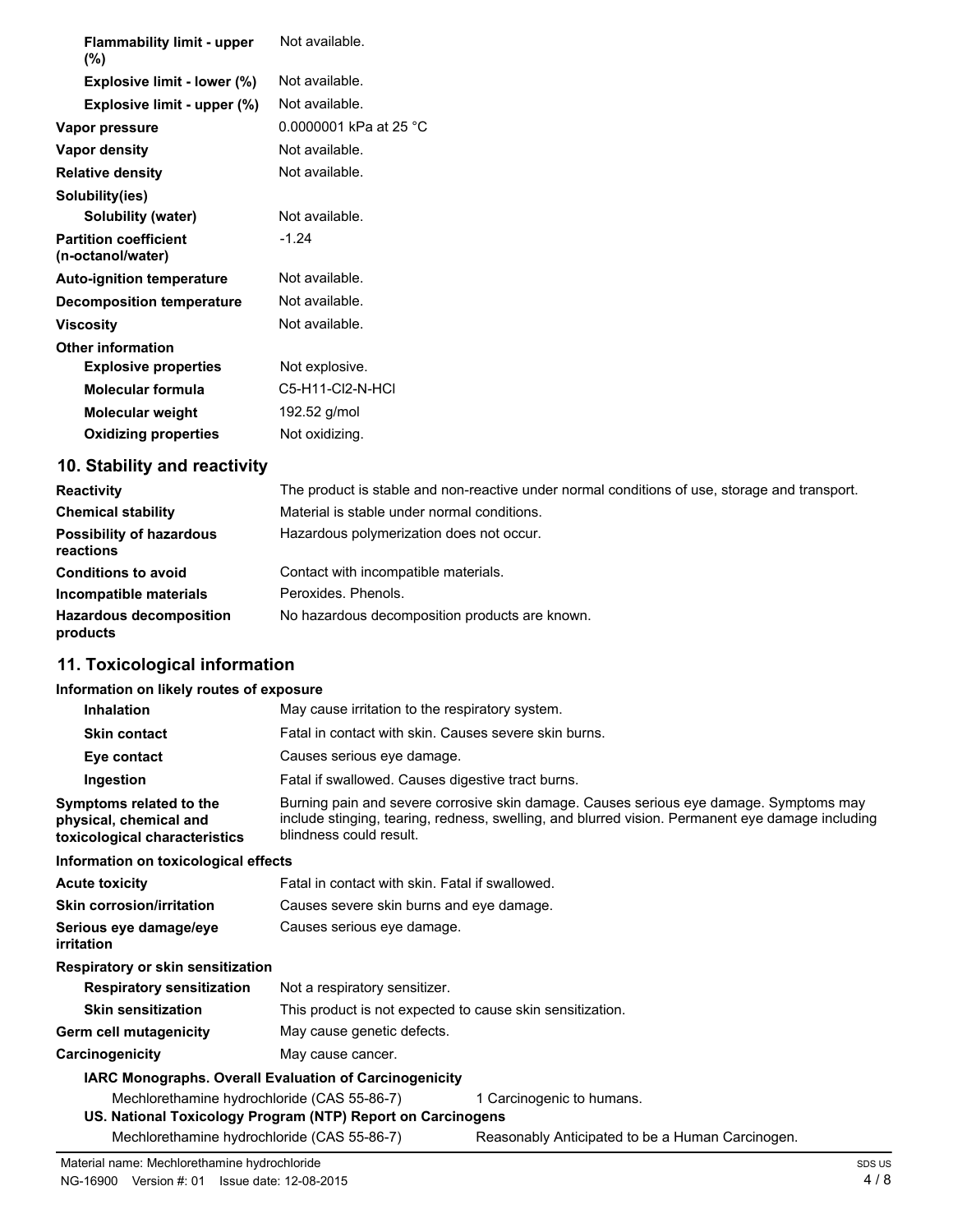#### **US. OSHA Specifically Regulated Substances (29 CFR 1910.1001-1050)** Not listed.

| <b>Reproductive toxicity</b>                                 | May damage fertility or the unborn child.     |
|--------------------------------------------------------------|-----------------------------------------------|
| <b>Specific target organ toxicity -</b><br>single exposure   | Not classified.                               |
| <b>Specific target organ toxicity -</b><br>repeated exposure | Not classified.                               |
| <b>Aspiration hazard</b>                                     | Not an aspiration hazard.                     |
| Chronic effects                                              | Prolonged exposure may cause chronic effects. |

# **12. Ecological information**

| <b>Ecotoxicity</b>            | The product is not classified as environmentally hazardous. However, this does not exclude the<br>possibility that large or frequent spills can have a harmful or damaging effect on the environment. |
|-------------------------------|-------------------------------------------------------------------------------------------------------------------------------------------------------------------------------------------------------|
| Persistence and degradability | No data is available on the degradability of this product.                                                                                                                                            |

## **Bioaccumulative potential**

#### **Partition coefficient n-octanol / water (log Kow)**

| $-1.24$                 |                                                                                                                                                                                            |
|-------------------------|--------------------------------------------------------------------------------------------------------------------------------------------------------------------------------------------|
| <b>Mobility in soil</b> | No data available.                                                                                                                                                                         |
| Other adverse effects   | No other adverse environmental effects (e.g. ozone depletion, photochemical ozone creation<br>potential, endocrine disruption, global warming potential) are expected from this component. |

#### **13. Disposal considerations**

| <b>Disposal instructions</b>             | Collect and reclaim or dispose in sealed containers at licensed waste disposal site. Dispose of<br>contents/container in accordance with local/regional/national/international regulations.                            |
|------------------------------------------|------------------------------------------------------------------------------------------------------------------------------------------------------------------------------------------------------------------------|
| Local disposal regulations               | Dispose in accordance with all applicable regulations.                                                                                                                                                                 |
| Hazardous waste code                     | The waste code should be assigned in discussion between the user, the producer and the waste<br>disposal company.                                                                                                      |
| Waste from residues / unused<br>products | Dispose of in accordance with local regulations. Empty containers or liners may retain some<br>product residues. This material and its container must be disposed of in a safe manner (see:<br>Disposal instructions). |
| Contaminated packaging                   | Since emptied containers may retain product residue, follow label warnings even after container is<br>emptied. Empty containers should be taken to an approved waste handling site for recycling or<br>disposal.       |

# **14. Transport information**

| <b>DOT</b>                   |                                                                                                             |
|------------------------------|-------------------------------------------------------------------------------------------------------------|
| <b>UN number</b>             | <b>UN2811</b>                                                                                               |
| UN proper shipping name      | Toxic solids, organic, n.o.s.                                                                               |
| Transport hazard class(es)   |                                                                                                             |
| <b>Class</b>                 | $6.1$ (PGI, II)                                                                                             |
| <b>Subsidiary risk</b>       |                                                                                                             |
| Label(s)                     | 6.1                                                                                                         |
| Packing group                | Ш                                                                                                           |
|                              | <b>Special precautions for user</b> Read safety instructions, SDS and emergency procedures before handling. |
| <b>Special provisions</b>    | IB8, IP2, IP4, T3, TP33                                                                                     |
| <b>Packaging exceptions</b>  | 153                                                                                                         |
| Packaging non bulk           | 212                                                                                                         |
| Packaging bulk               | 242                                                                                                         |
| <b>IATA</b>                  |                                                                                                             |
| <b>UN number</b>             | <b>UN2811</b>                                                                                               |
| UN proper shipping name      | Toxic solid, organic, n.o.s.                                                                                |
| Transport hazard class(es)   |                                                                                                             |
| Class                        | 6.1(PGI, II)                                                                                                |
| <b>Subsidiary risk</b>       |                                                                                                             |
| Packing group                | $\mathbf{H}$                                                                                                |
| <b>Environmental hazards</b> | No.                                                                                                         |
| <b>ERG Code</b>              | 6L                                                                                                          |
|                              | Special precautions for user Read safety instructions, SDS and emergency procedures before handling.        |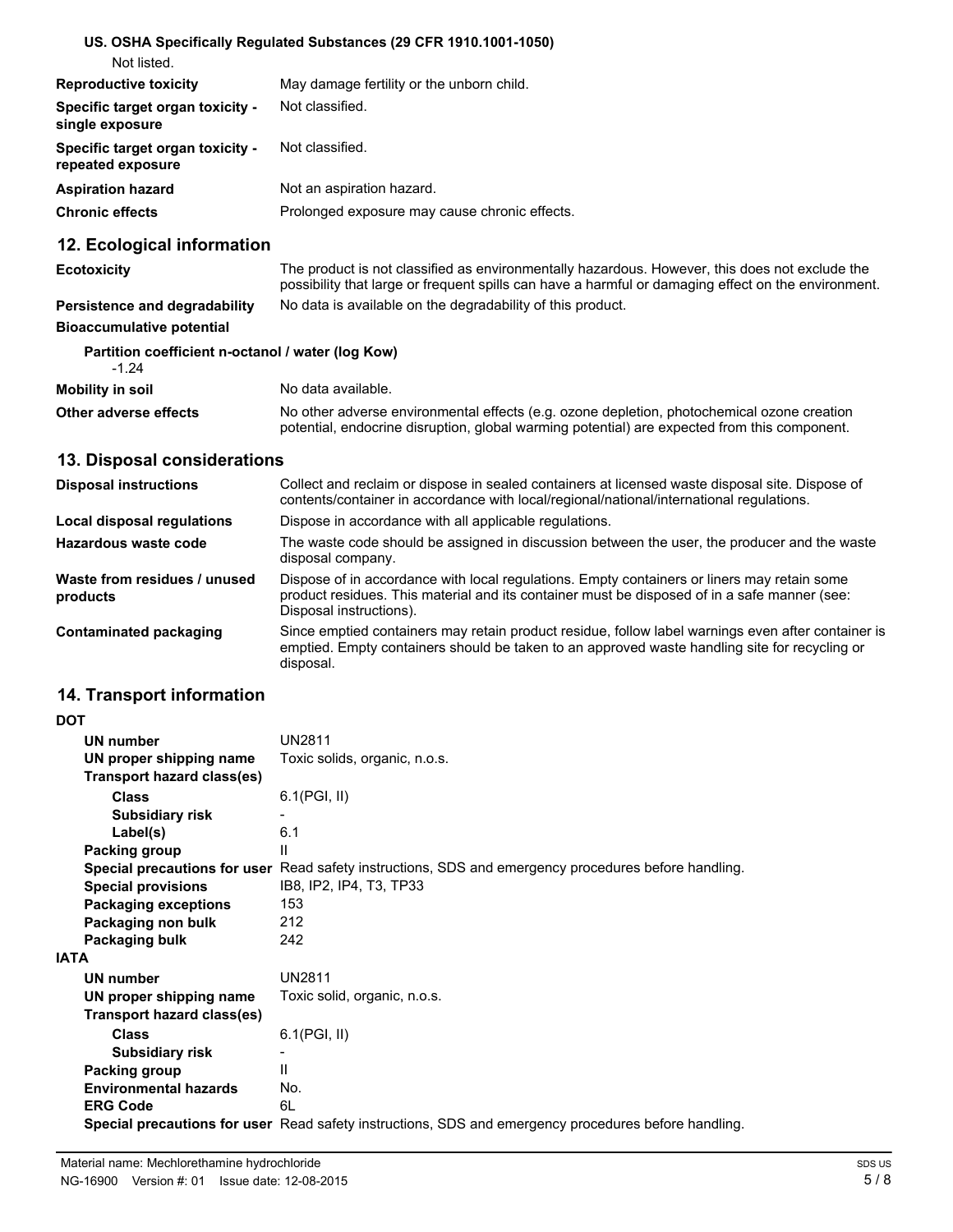| <b>Other information</b>                                                              |                                                                         |
|---------------------------------------------------------------------------------------|-------------------------------------------------------------------------|
| Passenger and cargo<br>aircraft                                                       | Allowed.                                                                |
| Cargo aircraft only                                                                   | Allowed.                                                                |
| <b>IMDG</b>                                                                           |                                                                         |
| <b>UN number</b>                                                                      | <b>UN2811</b>                                                           |
| UN proper shipping name                                                               | TOXIC SOLID, ORGANIC, N.O.S.                                            |
| Transport hazard class(es)                                                            |                                                                         |
| <b>Class</b>                                                                          | $6.1$ (PGI, II)                                                         |
| <b>Subsidiary risk</b>                                                                |                                                                         |
| Packing group                                                                         | $\mathbf{H}$                                                            |
| <b>Environmental hazards</b>                                                          |                                                                         |
| <b>Marine pollutant</b>                                                               | No.                                                                     |
| EmS                                                                                   | F-A, S-A                                                                |
| Special precautions for user                                                          | Read safety instructions, SDS and emergency procedures before handling. |
| Transport in bulk according to<br>Annex II of MARPOL 73/78 and<br>the <b>IBC</b> Code | Not applicable.                                                         |
| <b>DOT</b>                                                                            |                                                                         |





**15. Regulatory information**

**US federal regulations**

This product is a "Hazardous Chemical" as defined by the OSHA Hazard Communication Standard, 29 CFR 1910.1200. One or more components are not listed on TSCA.

**TSCA Section 12(b) Export Notification (40 CFR 707, Subpt. D)**

Not regulated.

**CERCLA Hazardous Substance List (40 CFR 302.4)**

Not listed.

**SARA 304 Emergency release notification**

Not regulated.

**US. OSHA Specifically Regulated Substances (29 CFR 1910.1001-1050)**

Not listed.

**Hazard categories**

**Superfund Amendments and Reauthorization Act of 1986 (SARA)**

Immediate Hazard - Yes Delayed Hazard - Yes Fire Hazard - No Pressure Hazard - No Reactivity Hazard - No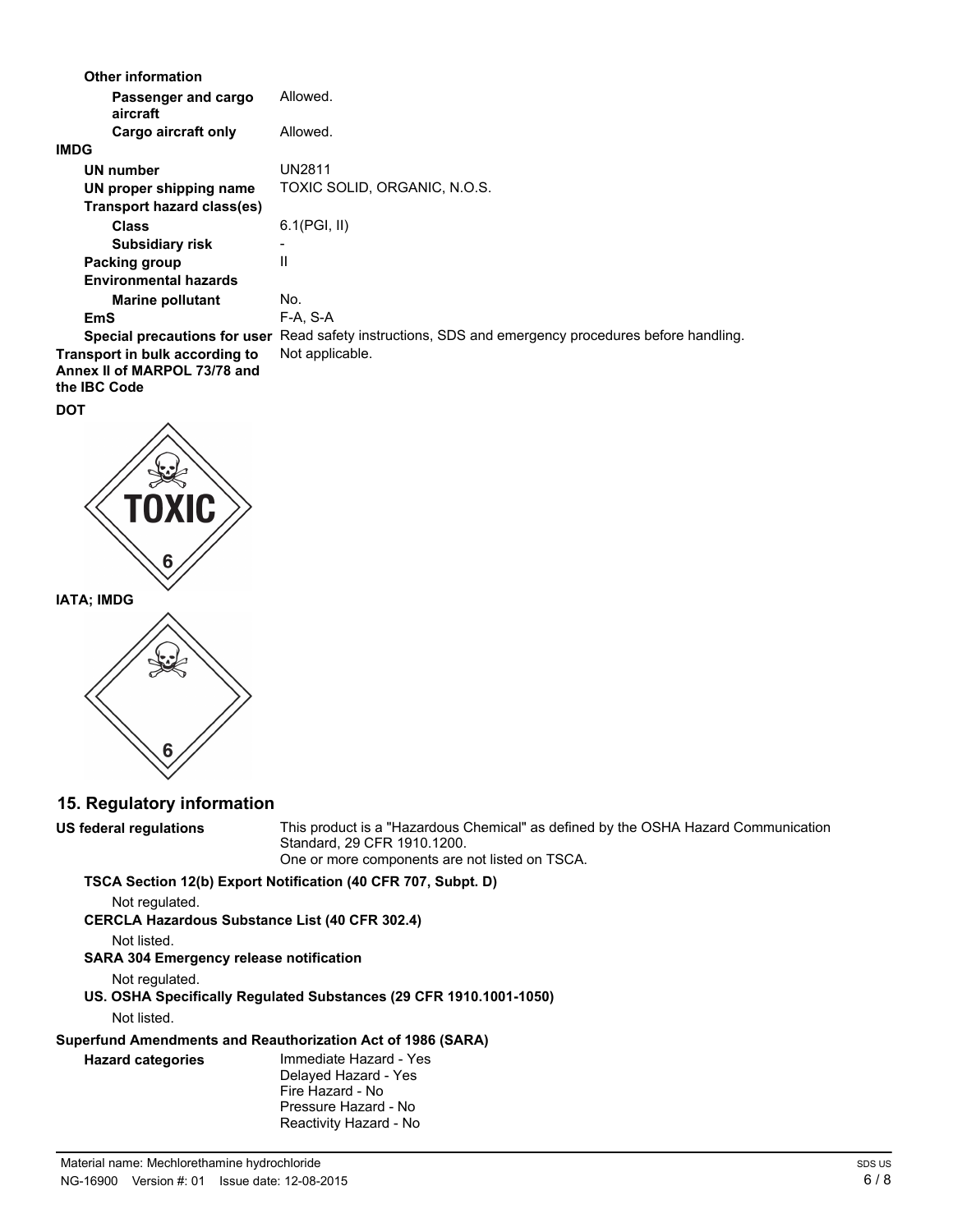**SARA 302 Extremely hazardous substance** Not listed. **SARA 311/312 Hazardous** Yes **chemical SARA 313 (TRI reporting)** Not regulated. **Other federal regulations Clean Air Act (CAA) Section 112 Hazardous Air Pollutants (HAPs) List** Not regulated. **Clean Air Act (CAA) Section 112(r) Accidental Release Prevention (40 CFR 68.130)** Not regulated. **Safe Drinking Water Act** Not regulated. **(SDWA) US state regulations US - New Jersey RTK - Substances: Listed substance** Mechlorethamine hydrochloride (CAS 55-86-7) **US - Pennsylvania RTK - Hazardous Substances: Special hazard** Mechlorethamine hydrochloride (CAS 55-86-7) **US. California Controlled Substances. CA Department of Justice (California Health and Safety Code Section 11100)** Not listed. **US. California. Candidate Chemicals List. Safer Consumer Products Regulations (Cal. Code Regs, tit. 22, 69502.3, subd. (a))** Mechlorethamine hydrochloride (CAS 55-86-7) **US. Massachusetts RTK - Substance List** Mechlorethamine hydrochloride (CAS 55-86-7) **US. New Jersey Worker and Community Right-to-Know Act** Not regulated. **US. Pennsylvania RTK - Hazardous Substances** Mechlorethamine hydrochloride (CAS 55-86-7) **US. Pennsylvania Worker and Community Right-to-Know Law** Mechlorethamine hydrochloride (CAS 55-86-7) **US. Rhode Island RTK** Not regulated. **US. California Proposition 65** WARNING: This product contains a chemical known to the State of California to cause cancer and birth defects or other reproductive harm. **US - California Proposition 65 - CRT: Listed date/Carcinogenic substance** Mechlorethamine hydrochloride (CAS 55-86-7) Listed: April 1, 1988 **US - California Proposition 65 - CRT: Listed date/Developmental toxin** Mechlorethamine hydrochloride (CAS 55-86-7) Listed: July 1, 1990 **International Inventories Country(s) or region Inventory name On inventory (yes/no)\*** Australia **Australian Inventory of Chemical Substances (AICS)** No Canada Domestic Substances List (DSL) Yes Canada Non-Domestic Substances List (NDSL) No China **Inventory of Existing Chemical Substances in China (IECSC)** No No Europe **European Inventory of Existing Commercial Chemical Chemical Chemical Chemical Chemical Chemical Chemical Chemical Chemical Chemical Chemical Chemical Chemical Chemical Chemical Chemical Chemical Chemical Chemical C** Substances (EINECS) Europe **European List of Notified Chemical Substances (ELINCS)** Noticed Analysis and The European List of Notified Chemical Substances (ELINCS) Noticed Analysis and The Notified Analysis and The Notified Analysis and The N Japan **Inventory of Existing and New Chemical Substances (ENCS)** No Report to the Mo Korea **Existing Chemicals List (ECL)** No and the existing Chemicals List (ECL) No and the existing Chemicals List (ECL) New Zealand New Zealand Inventory No Philippines Philippine Inventory of Chemicals and Chemical Substances No (PICCS)